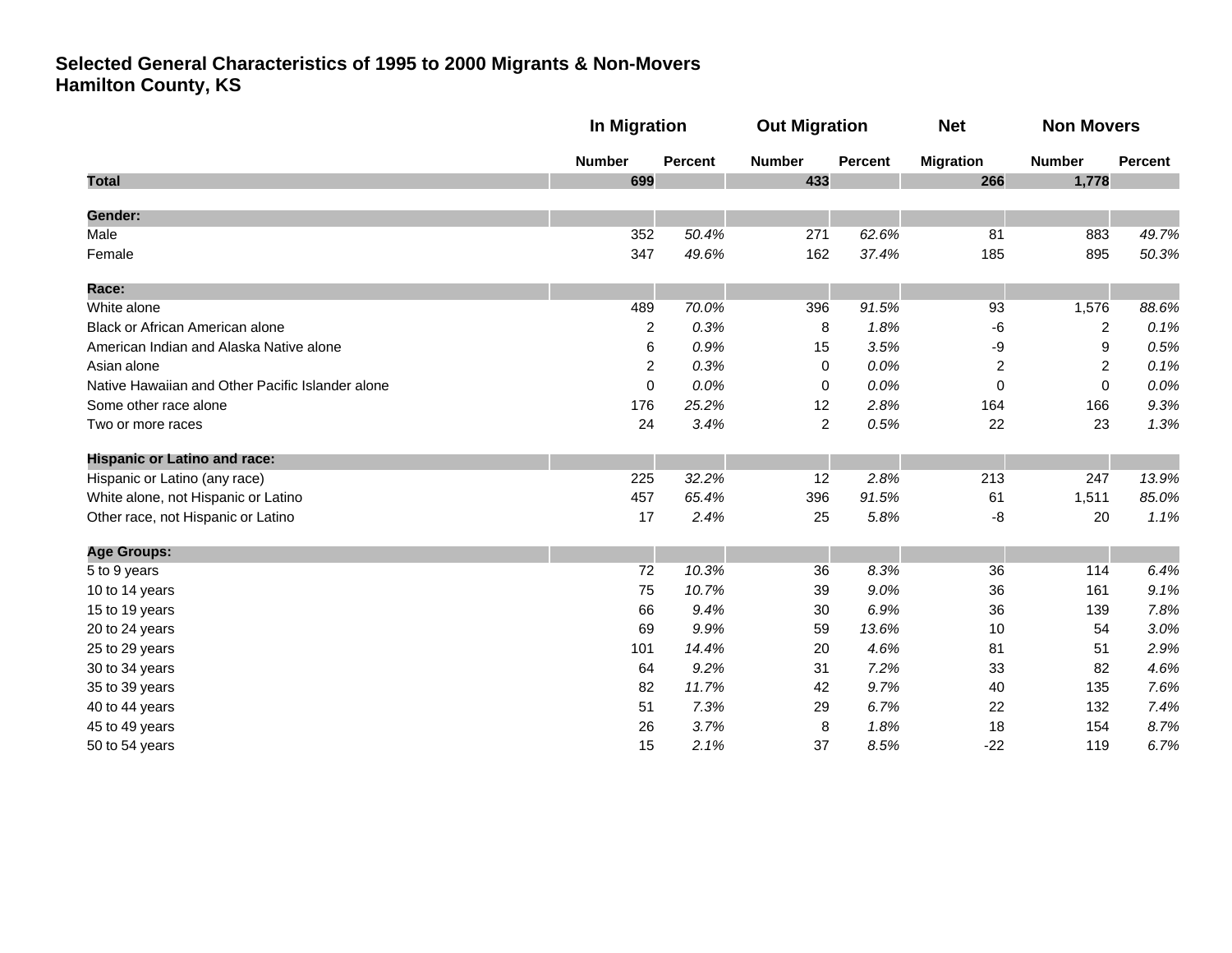|                                                                   | In Migration  |                | <b>Out Migration</b> |                | <b>Net</b>       | <b>Non Movers</b> |                |
|-------------------------------------------------------------------|---------------|----------------|----------------------|----------------|------------------|-------------------|----------------|
|                                                                   | <b>Number</b> | <b>Percent</b> | <b>Number</b>        | <b>Percent</b> | <b>Migration</b> | <b>Number</b>     | <b>Percent</b> |
| <b>Age Groups (continued):</b>                                    |               |                |                      |                |                  |                   |                |
| 55 to 59 years                                                    | 9             | 1.3%           | 14                   | 3.2%           | $-5$             | 99                | 5.6%           |
| 60 to 64 years                                                    | 14            | 2.0%           | 27                   | 6.2%           | $-13$            | 107               | 6.0%           |
| 65 to 69 years                                                    | 9             | 1.3%           | 26                   | 6.0%           | $-17$            | 116               | 6.5%           |
| 70 to 74 years                                                    | 12            | 1.7%           | 0                    | 0.0%           | 12               | 99                | 5.6%           |
| 75 to 79 years                                                    | $\,6$         | 0.9%           | $\overline{2}$       | 0.5%           | 4                | 99                | 5.6%           |
| 80 to 84 years                                                    | 3             | 0.4%           | 13                   | 3.0%           | $-10$            | 61                | 3.4%           |
| 85 years and over                                                 | 25            | 3.6%           | 20                   | 4.6%           | 5                | 56                | 3.1%           |
| <b>Educational Attainment (Population age 25 years and over):</b> |               |                |                      |                |                  |                   |                |
| Less than 9th grade                                               | 87            | 20.9%          | 32                   | 11.9%          | 55               | 142               | 10.8%          |
| 9th - 12th grade, no diploma                                      | 48            | 11.5%          | 12                   | 4.5%           | 36               | 126               | 9.6%           |
| High school graduate or equivalency                               | 79            | 18.9%          | 68                   | 25.3%          | 11               | 445               | 34.0%          |
| Some college, no degree                                           | 83            | 19.9%          | 117                  | 43.5%          | $-34$            | 330               | 25.2%          |
| Associate degree                                                  | 31            | 7.4%           | 4                    | 1.5%           | 27               | 56                | 4.3%           |
| Bachelor's degree                                                 | 64            | 15.3%          | 24                   | 8.9%           | 40               | 149               | 11.4%          |
| Graduate or professional degree                                   | 25            | 6.0%           | 12                   | 4.5%           | 13               | 62                | 4.7%           |
| Household Types (HH population age 5 years and over):             |               |                |                      |                |                  |                   |                |
| Married-couple family HH with children under 18                   | 340           | 50.0%          | 170                  | 39.5%          | 170              | 700               | 39.8%          |
| Married-couple family HH without children under 18                | 90            | 13.2%          | 110                  | 25.6%          | $-20$            | 580               | 33.0%          |
| Other family households with children under 18                    | 140           | 20.6%          | 40                   | 9.3%           | 100              | 150               | 8.5%           |
| Other family households without children under 18                 | 10            | 1.5%           | $\mathbf 0$          | 0.0%           | 10               | 50                | 2.8%           |
| Non-family households                                             | 100           | 14.7%          | 110                  | 25.6%          | $-10$            | 280               | 15.9%          |
| Household Income in 1999 (HH population age 5 years and over):    |               |                |                      |                |                  |                   |                |
| Under \$25,000                                                    | 250           | 36.8%          | 130                  | 30.2%          | 120              | 500               | 28.4%          |
| \$25,000 to \$49,999                                              | 200           | 29.4%          | 140                  | 32.6%          | 60               | 660               | 37.5%          |
| \$50,000 to \$74,999                                              | 160           | 23.5%          | 100                  | 23.3%          | 60               | 330               | 18.8%          |
| \$75,000 to \$99,999                                              | 40            | 5.9%           | 50                   | 11.6%          | $-10$            | 110               | 6.3%           |
| \$100,000 to \$199,999                                            | 10            | 1.5%           | 0                    | 0.0%           | 10               | 130               | 7.4%           |
| \$200,000 or more                                                 | 10            | 1.5%           | 0                    | 0.0%           | 10               | 20                | 1.1%           |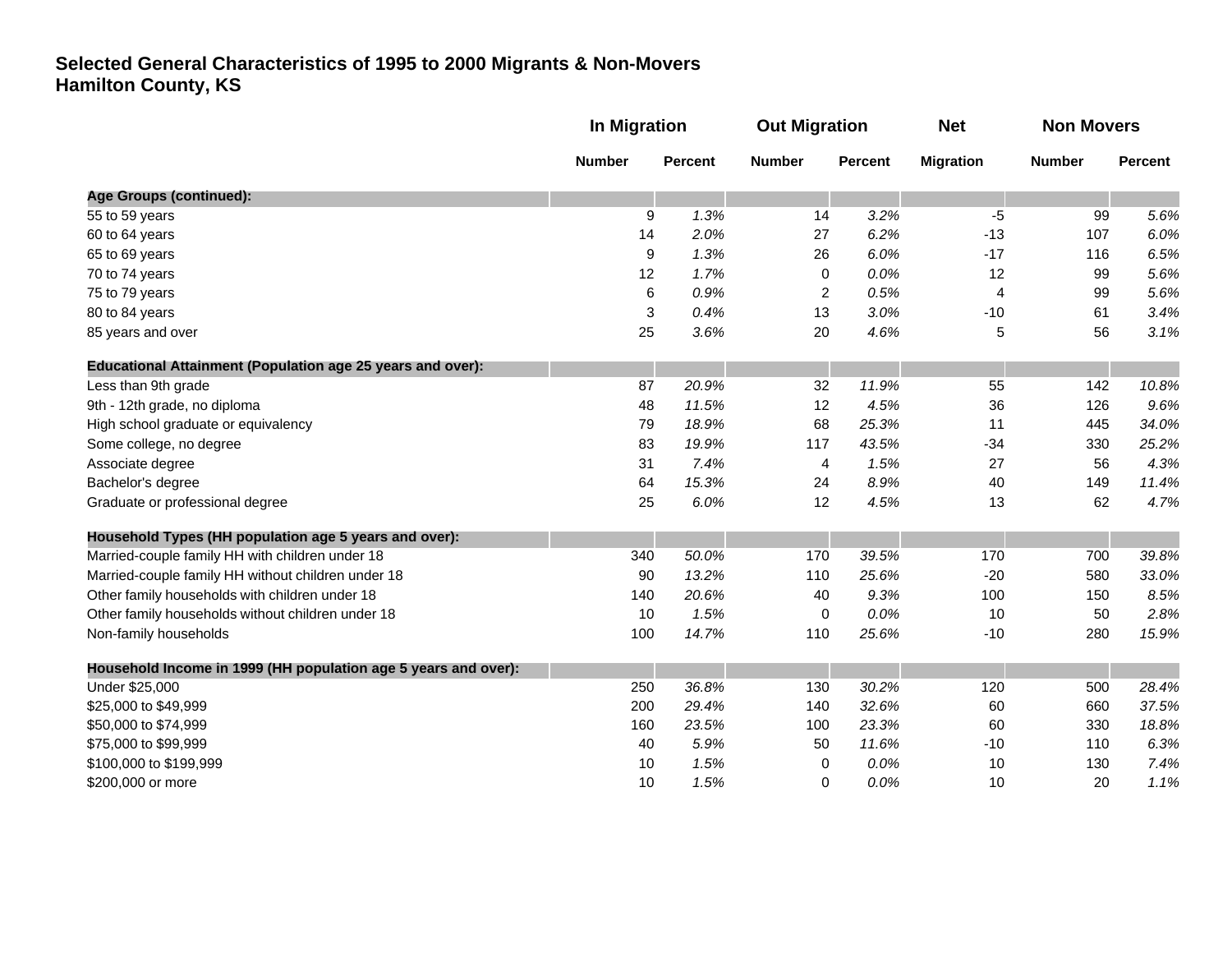|                                                            |                | In Migration   |               | <b>Out Migration</b> |                  | <b>Non Movers</b> |                |
|------------------------------------------------------------|----------------|----------------|---------------|----------------------|------------------|-------------------|----------------|
|                                                            | <b>Number</b>  | <b>Percent</b> | <b>Number</b> | <b>Percent</b>       | <b>Migration</b> | <b>Number</b>     | <b>Percent</b> |
| Income of Persons in 1999 (Population age 16 and over):    |                |                |               |                      |                  |                   |                |
| No income                                                  | 107            | 19.9%          | 43            | 12.3%                | 64               | 126               | 8.6%           |
| less than \$4,999                                          | 64             | 11.9%          | 59            | 16.8%                | 5                | 185               | 12.6%          |
| \$5,000 - \$9,999                                          | 61             | 11.4%          | 80            | 22.8%                | $-19$            | 226               | 15.4%          |
| \$10,000 - \$14,999                                        | 50             | 9.3%           | 20            | 5.7%                 | 30               | 162               | 11.0%          |
| \$15,000 - \$19,999                                        | 45             | 8.4%           | 26            | 7.4%                 | 19               | 114               | 7.7%           |
| \$20,000 - \$24,999                                        | 77             | 14.3%          | 21            | 6.0%                 | 56               | 148               | 10.1%          |
| \$25,000 - \$34,999                                        | 65             | 12.1%          | 33            | 9.4%                 | 32               | 226               | 15.4%          |
| \$35,000 - \$49,999                                        | 40             | 7.4%           | 30            | 8.5%                 | 10               | 138               | 9.4%           |
| \$50,000 - \$74,999                                        | 16             | 3.0%           | 39            | 11.1%                | $-23$            | 80                | 5.4%           |
| \$75,000 - \$99,999                                        | 10             | 1.9%           | $\mathbf 0$   | 0.0%                 | 10               | 27                | 1.8%           |
| \$100,000 and over                                         | $\overline{2}$ | 0.4%           | 0             | 0.0%                 | $\overline{2}$   | 39                | 2.7%           |
| Labor Force Status (Population age 16 and over):           |                |                |               |                      |                  |                   |                |
| Employed                                                   | 310            | 57.7%          | 182           | 51.9%                | 128              | 887               | 60.3%          |
| Unemployed                                                 | 13             | 2.4%           | 10            | 2.8%                 | 3                | 11                | 0.7%           |
| Armed forces                                               | $\mathbf 0$    | 0.0%           | 0             | 0.0%                 | $\mathbf 0$      | $\mathbf 0$       | 0.0%           |
| Not in labor force                                         | 214            | 39.9%          | 159           | 45.3%                | 55               | 573               | 39.0%          |
| Occupation (Employed civilian population age 16 and over): |                |                |               |                      |                  |                   |                |
| Management, professional and related occupations :         |                |                |               |                      |                  |                   |                |
| Management business and financial                          | 29             | 9.4%           | 37            | 20.3%                | -8               | 182               | 20.5%          |
| Professional and related                                   | 64             | 20.6%          | 19            | 10.4%                | 45               | 108               | 12.2%          |
| Service occupations:                                       |                |                |               |                      |                  |                   |                |
| Protective service                                         | 6              | 1.9%           | 0             | 0.0%                 | 6                | 11                | 1.2%           |
| Other service                                              | 43             | 13.9%          | 16            | 8.8%                 | 27               | 130               | 14.7%          |
| Sales and office occupations:<br>Sales and related         | 21             | 6.8%           | 15            | 8.2%                 | 6                | 65                | 7.3%           |
| Office and administrative support                          | 28             | 9.0%           | 15            | 8.2%                 | 13               | 138               | 15.6%          |
| Farming fishing and forestry occupations                   | 52             | 16.8%          | 10            | 5.5%                 | 42               | 79                | 8.9%           |
| Construction, extractions and maintenance occupations:     |                |                |               |                      |                  |                   |                |
| Construction and extraction                                | 17             | 5.5%           | 17            | 9.3%                 | $\boldsymbol{0}$ | 33                | 3.7%           |
| Installation maintenance and repair                        | 21             | 6.8%           | 24            | 13.2%                | -3               | 48                | 5.4%           |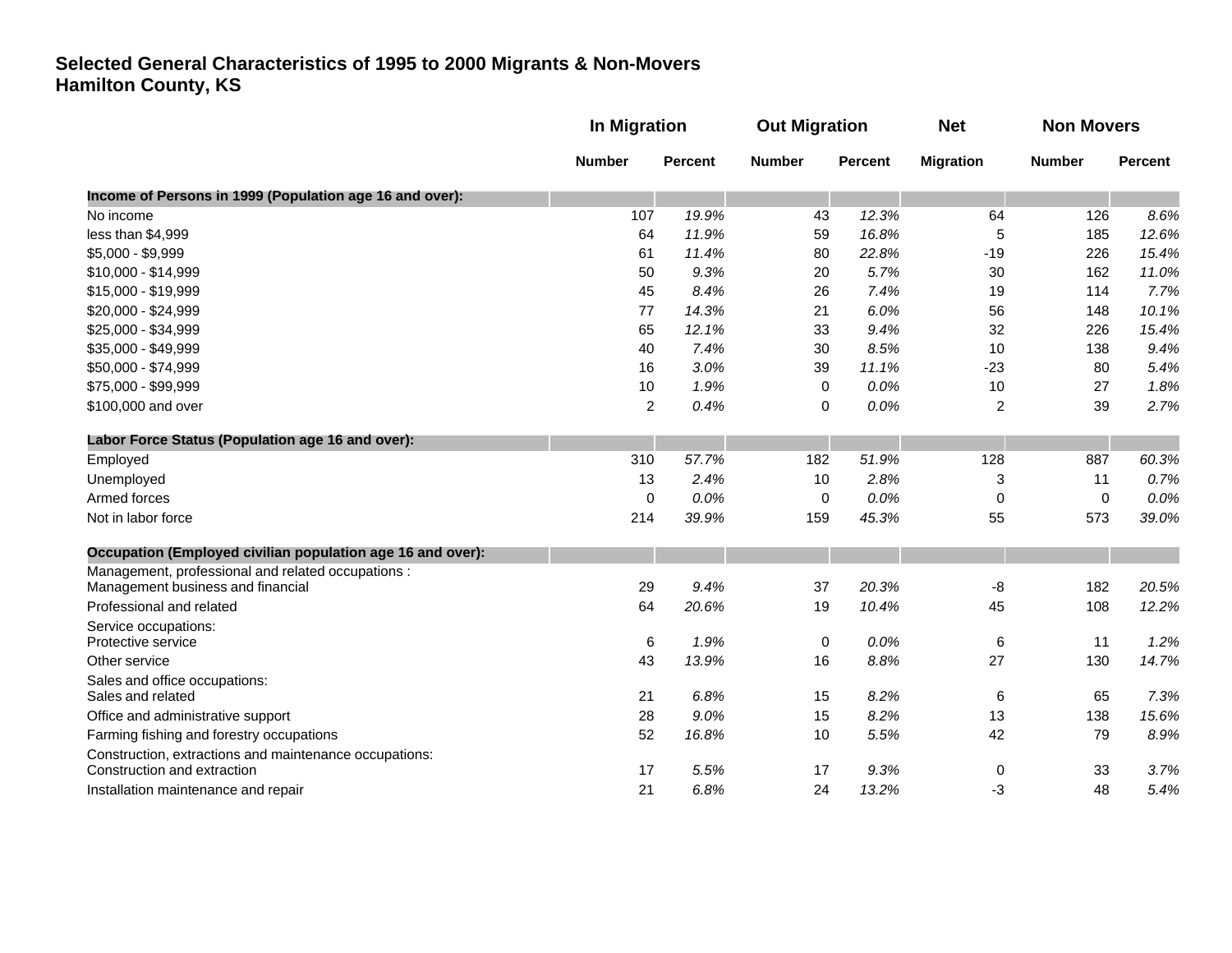|                                                                           | <b>In Migration</b> |                | <b>Out Migration</b> |                | <b>Net</b>       | <b>Non Movers</b> |                |
|---------------------------------------------------------------------------|---------------------|----------------|----------------------|----------------|------------------|-------------------|----------------|
|                                                                           | <b>Number</b>       | <b>Percent</b> | <b>Number</b>        | <b>Percent</b> | <b>Migration</b> | <b>Number</b>     | <b>Percent</b> |
| <b>Occupation (continued):</b>                                            |                     |                |                      |                |                  |                   |                |
| Production, transportation and material moving occupations:<br>Production | 11                  | 3.5%           | 19                   | 10.4%          | -8               | 33                | 3.7%           |
| Transportation and material moving                                        | 18                  | 5.8%           | 10                   | 5.5%           | 8                | 60                | 6.8%           |
| Industry (Employed civilian population age 16 and over):                  |                     |                |                      |                |                  |                   |                |
| Agriculture, forestry, fishing, and hunting                               | 72                  | 23.2%          | 31                   | 17.0%          | 41               | 263               | 29.7%          |
| Mining                                                                    | 8                   | 2.6%           | 0                    | 0.0%           | 8                | 8                 | 0.9%           |
| Construction                                                              | 23                  | 7.4%           | 24                   | 13.2%          | -1               | 46                | 5.2%           |
| Manufacturing                                                             | 11                  | 3.5%           | 17                   | 9.3%           | -6               | 11                | 1.2%           |
| Wholesale trade                                                           | $\overline{7}$      | 2.3%           | $\overline{7}$       | 3.8%           | 0                | 27                | 3.0%           |
| Retail trade                                                              | 23                  | 7.4%           | 14                   | 7.7%           | 9                | 69                | 7.8%           |
| Transportation, warehousing, and utilities                                | 16                  | 5.2%           | 16                   | 8.8%           | 0                | 67                | 7.6%           |
| Information                                                               | 2                   | 0.6%           | 6                    | 3.3%           | -4               | 18                | 2.0%           |
| Finance, insurance, real estate, and rental and leasing                   | 9                   | 2.9%           | 8                    | 4.4%           | 1                | 35                | 3.9%           |
| Prof., sci., mgmt, admin. & waste mgmt services                           | 18                  | 5.8%           | $\overline{7}$       | 3.8%           | 11               | 21                | 2.4%           |
| Educational, health, and social services                                  | 62                  | 20.0%          | 27                   | 14.8%          | 35               | 164               | 18.5%          |
| Arts, ent., rec., accommodation, & food services                          | 24                  | 7.7%           | 9                    | 4.9%           | 15               | 41                | 4.6%           |
| Other services (except public administration)                             | 22                  | 7.1%           | 11                   | 6.0%           | 11               | 61                | 6.9%           |
| Public administration                                                     | 13                  | 4.2%           | 5                    | 2.7%           | 8                | 56                | 6.3%           |
| <b>Marital Status (Population age 15 and over):</b>                       |                     |                |                      |                |                  |                   |                |
| Now married (except separated)                                            | 327                 | 59.2%          | 208                  | 58.1%          | 119              | 948               | 63.1%          |
| Widowed                                                                   | 14                  | 2.5%           | 12                   | 3.4%           | 2                | 154               | 10.2%          |
| <b>Divorced</b>                                                           | 64                  | 11.6%          | 40                   | 11.2%          | 24               | 114               | 7.6%           |
| Separated                                                                 | 17                  | 3.1%           | $\overline{c}$       | 0.6%           | 15               | 18                | 1.2%           |
| Never married                                                             | 130                 | 23.6%          | 96                   | 26.8%          | 34               | 269               | 17.9%          |
| Poverty Status in 1999 (Population for whom determined):                  |                     |                |                      |                |                  |                   |                |
| Family income in 1999 below poverty level                                 | 141                 | 21.0%          | 118                  | 28.0%          | 23               | 226               | 12.8%          |
| Family income in 1999 at or above poverty level                           | 530                 | 79.0%          | 303                  | 72.0%          | 227              | 1,534             | 87.2%          |